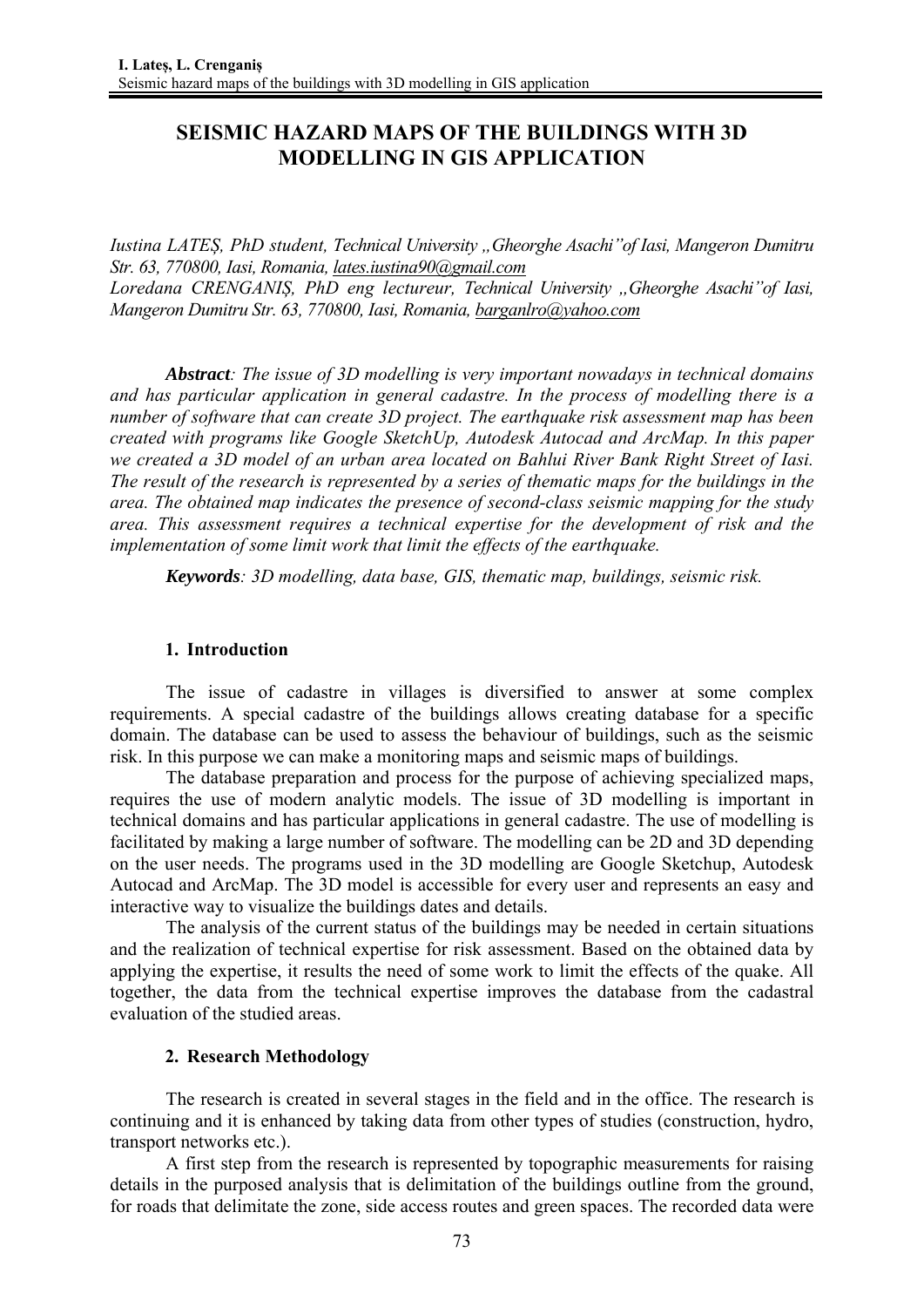transferred in computers memory to achieve in automatic system a graphical representation of the measured terrain surface and processed using Autocad and Topo LT software.

For the study zone the delimitation procedure was georeferencing the cadastral plans, adapting them to zone corresponding orthophotomap this way we combined the graphical representation trough digitalization of contours and cadastral measurements. The importance of data in any GIS application is primary and any resulted product depends on the existence, accuracy and homogeneity of this. The figure below represents the flow of data input into GIS.

| Maps Aerial images Sensors Topographic                        |  | measurements | Data base |
|---------------------------------------------------------------|--|--------------|-----------|
| Introduction methods                                          |  |              |           |
| Keyboard Scanner Digitizer Ways to stock data<br>Introduction |  |              |           |

Fig. 1. The collection and data entry (Badea A., Badea Ghe., 2013)

In general the data have references that involves geographical localization, this offers the possibility of using different GIS applications, enabling their use by various institutions, organizations, utility companies and various users.

With GIS application help, advanced query and analysis can be created, this way, we can exploit not only dates and geospatial information but dates, technical information and economic data and information through interrogation with other existing platforms in an institution. Together with GIS, 3D simulations of special data are more and more accentuated.

A second step is represented by 3D modelling. This designates a technique for rendering real objects with the use of certain media that enable the specification of required points program running graphical controls by the three coordinates X, Y, Z. This represents the basis for building three-dimensional model. The program used is Google SketchUp. This is model software for three-dimensional modelling used in different domains: architecture, civil engineering, mechanical engineering, cinema, game design etc. The resulted projects can be made available to general public by placing them on Google's 3D Warehouse. This is a virtual repository that allows the geographical location of projects carried out by interacting with Google Earth. The projects can be viewed in real time using Google Earth or through online Google Maps interface.

In this current project a file with the .dwg extension was imported in Google Sketchup medium, process which made possible building, road and green space modelling, also, to create the model as accurate as possible some requirements are imposed from the beginning of the process. This way we specify the desired measurement unit, in our case it is set to meters. A very important step in a 3D modelling project is to order it within layers. When a model becomes very complex with more models and parts, the user can encounter difficulties in case of wanting to select specific parts for editing. Working with layers makes the designer's work much easier, it is important for layer 0 to be activated during the entire modelling process, importing textures and photos, makes the model to look very similar to the studied zone.

The third step involves creating a *geodatabase* in ArcMap software that encompasses the spatial data. Data entries may have certain features to achieve a thematic map. Such a feature can be seismic risk class of the building. In this case thematic maps with various classes of seismic risk for buildings will be obtained. The seismic risk class of a building will assign the risk class of the living zone.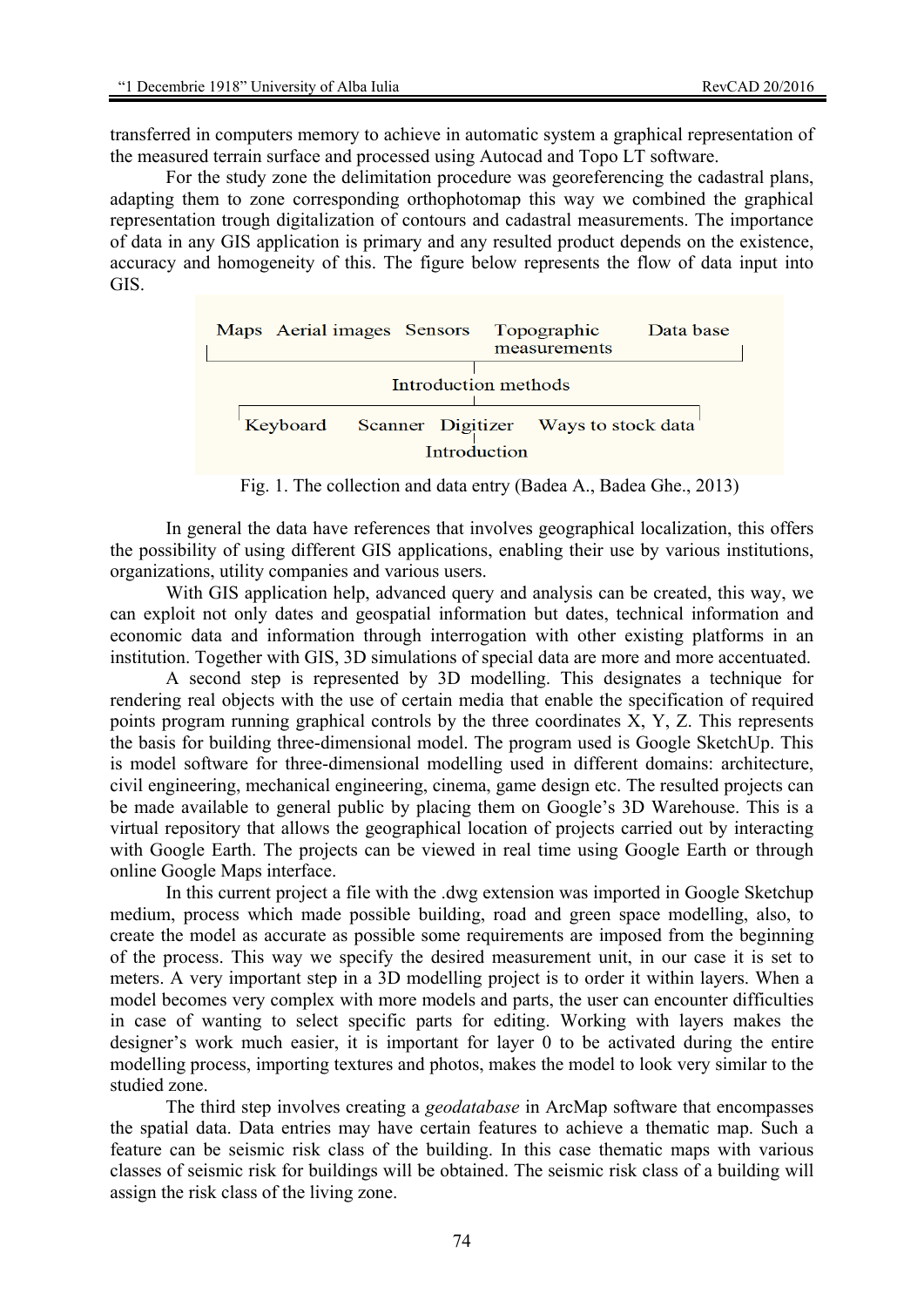## **3. The results-Case Study**

The study area is located in Iasi and according to Norm P 100-92 and 100-1/2013 shows a peak ground acceleration for projection  $Ag = 0.20g$  design and corner period -Tc = 0.7 sec. The study zone is bounded by Țuțora Avenue, Primăverii Avenue and Bahlui River Bank Right. In this territory are estimated a number of 40 buildings with different levels between 4 and 10. Most of the buildings are medium type (4 floors and the heights about 15 meters).



Fig. 2. Delimitation of the study area, Iaşi

We need to see the buildings classes of seismic risk because the average age is between 38-53 years and the buildings have not benefited of repairs and consolidation work and the number of the earthquakes in our country has increased.

3D city modelling is representing a domain that evolved rapidly in the last years and is seen like a promising way for support and expands the capabilities of spatial and environmental planning, analysis, specialized research and not least promoting cities.

Depending on the needs and requirements of the user the modelling in Google Sketchup has five ways to view the data: X-ray, Wireframe, Hidden line, Shaded, Shaded with textures, Monochrome.



Fig. 3. *Hidden Line* view mode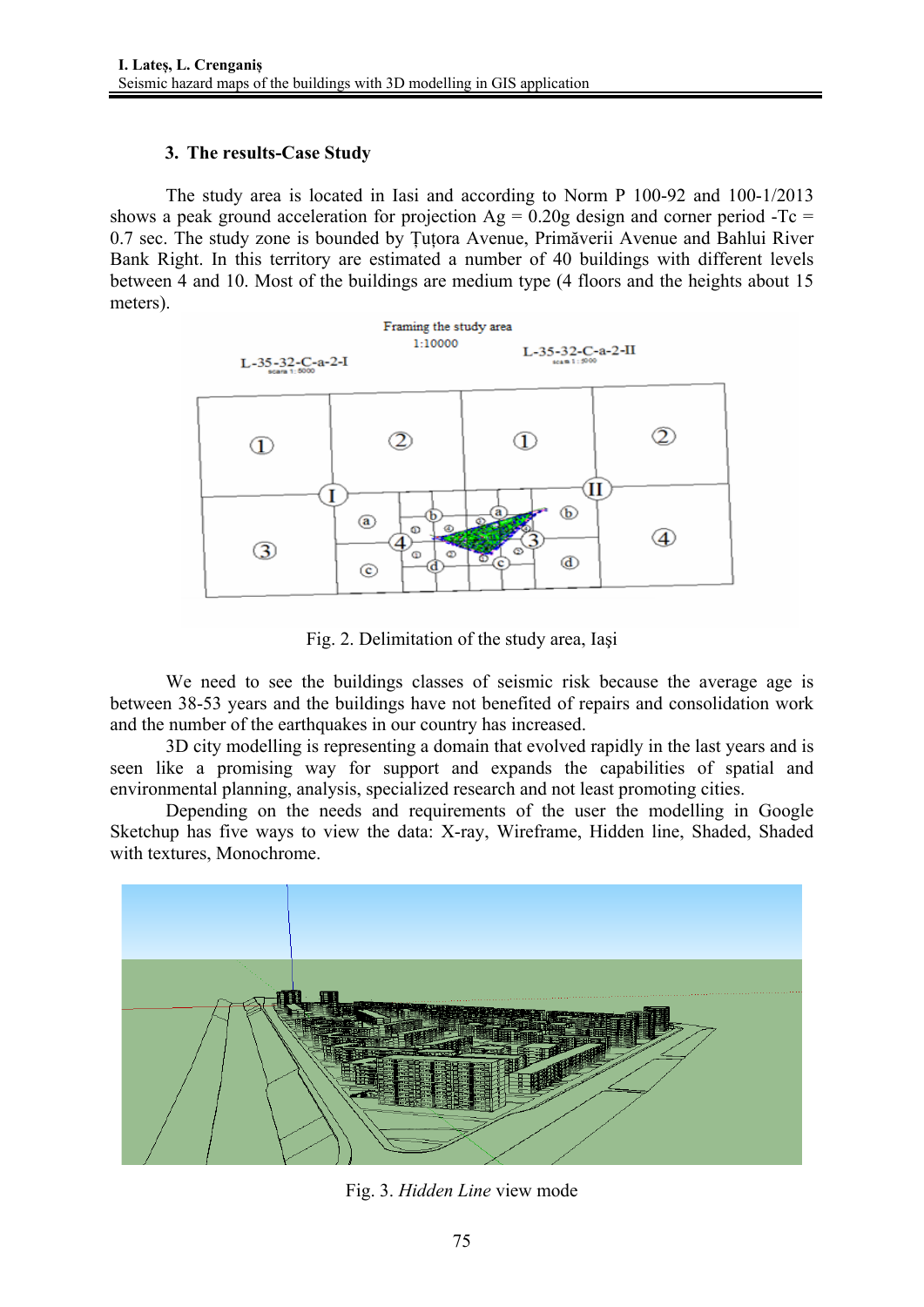From the analysed data presented in fig. 3 we can see that *Hidden Line* mode offers the possibility of viewing perspective line, some lines can't be seen because different objects are obstructing their examination. This mode is indicated to be used by users of the various consultancies company.



Fig. 4. *Shaded with textures* view mode

Analysing the data presented in fig. 4 we can see that *Shaded with Textures* mode shows the reality on the ground, this is possible because of different textures imported in the model that we created and from the auxiliary elements attached to the project. Interactive and realistic this mode of observation provides for user the benefit for an easy manipulation of the model and a detailed study of development possibilities.



Fig. 5. Model 3D on foggy day

From the analysed data presented in fig. 5 we can observe that the 3D model can also benefits from a few useful settings for an analysis of meteorological phenomena, as we can see in the picture shown above the fog phenomenon appears simulated in 25th may, 2015 at 8:32 PM. In this context, meteorological phenomena are observable for the study area.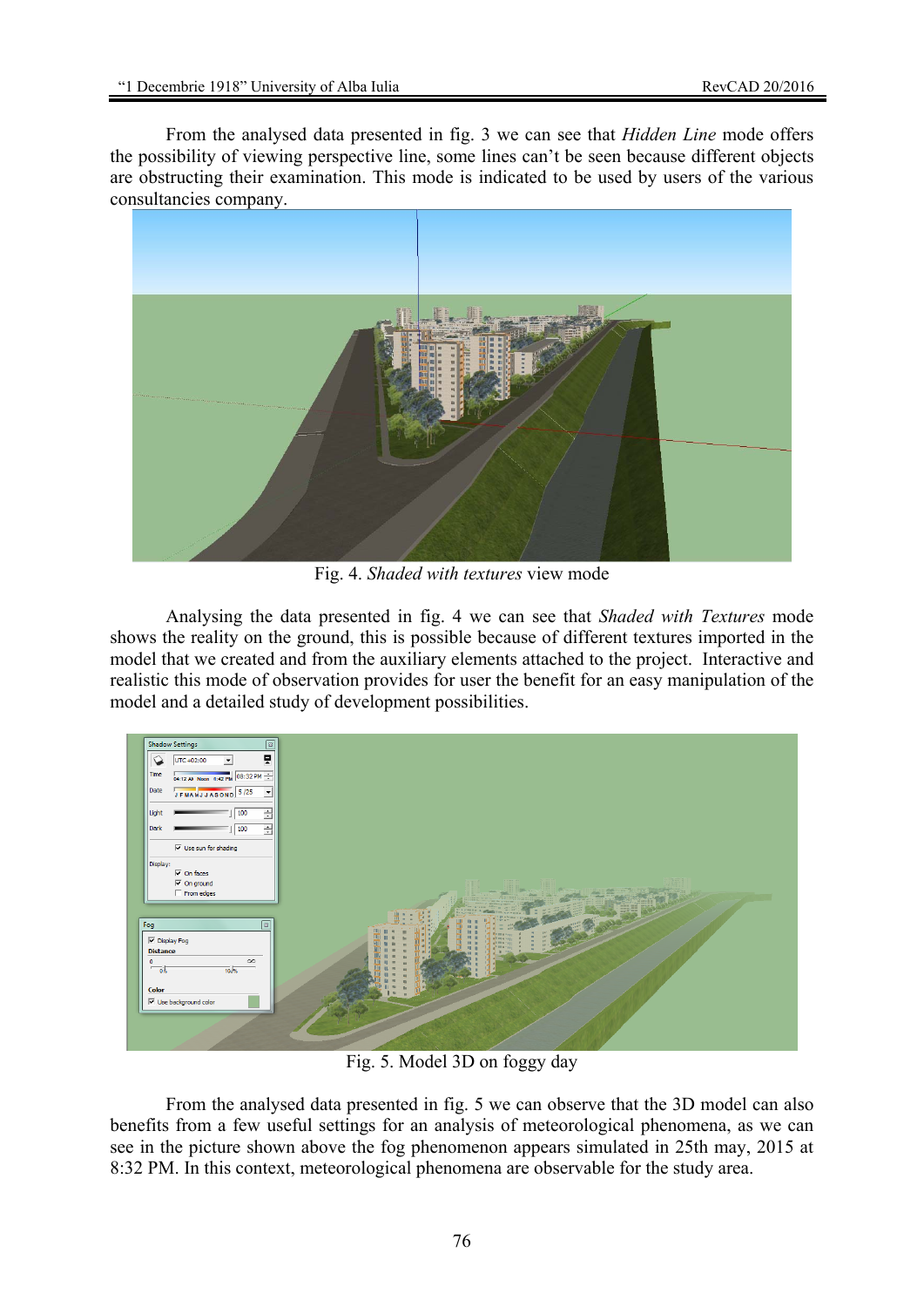MAP BASED ON THE YEAR OF THE BUILDINGS CONSTRUCTION



Fig. 6. The symbolisation of construction with the years

Analysing the data presented in fig. 6 it results that the study area is dominated by buildings constructed in 1962. The buildings have been designed to seismic risk which no longer corresponds to the seismic risk from our days. In this context, the owners must realize consolidation projects for buildings to follow current seismic standards.



Fig. 7. The symbolization by class of seismic risk



Fig. 8. The results of input data query